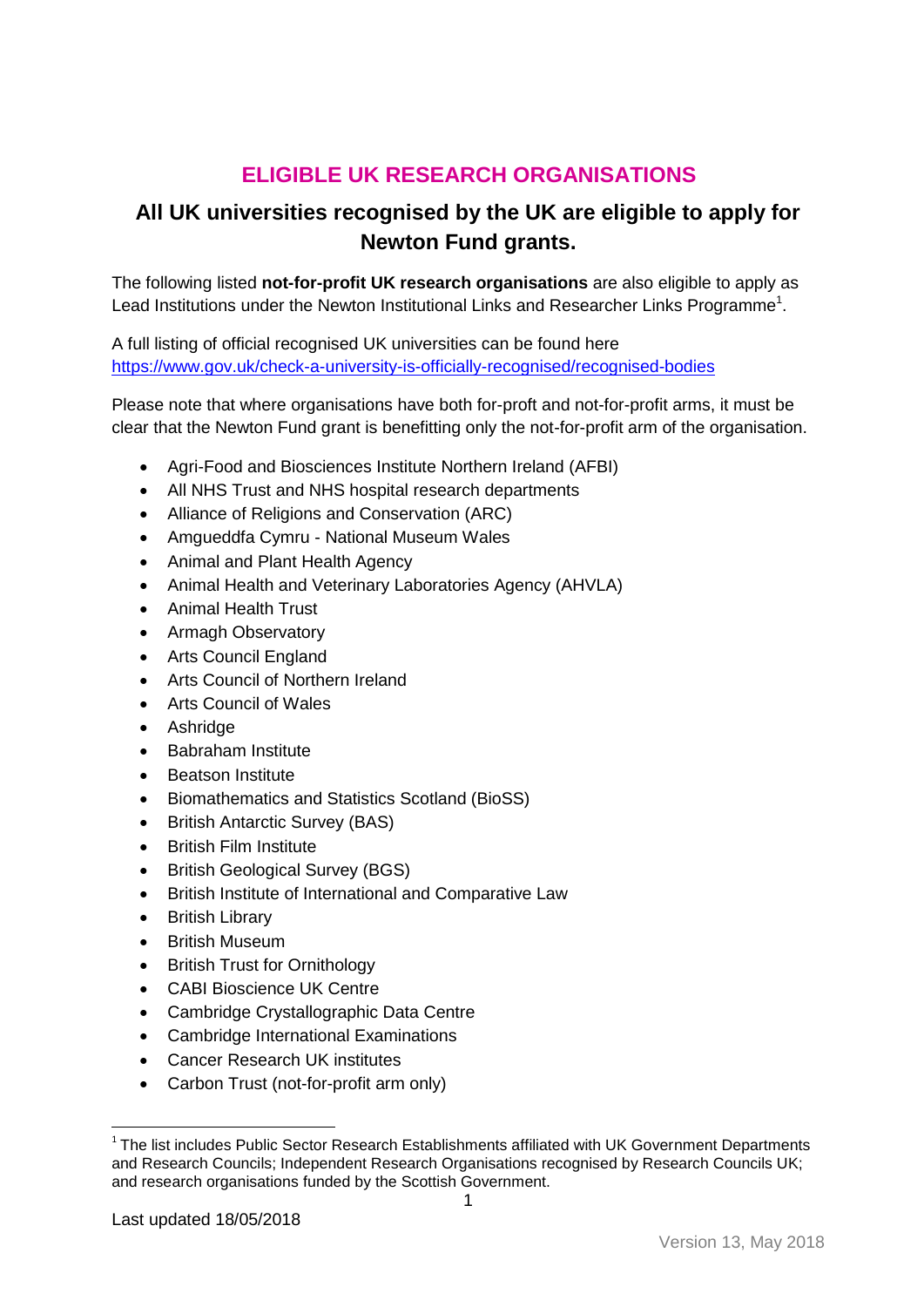- Catapault Centres
- Centre for Ecology and Hydrology (CEH)
- Centre for Environment, Fisheries and Aquaculture (Cefas)
- Chatham House
- Clinical Sciences Centre (CSC)
- Creative Scotland
- Daresbury Laboratory (DL)
- Defence Science and Technology Laboratory (DSTL)
- Diamond Light Source Ltd
- Earlham Institute (previously The Genome Analysis Centre (TGAC))
- East Malling Research
- European Bioinformatics Institute (EBI)
- English Heritage
- European Southern Observatory
- European Synchrotron Radiation Facility
- Forestry Commission Research Agency
- Fisheries Research Services (FRS)
- Forensic Science Service (FSS)
- Francis Crick Institute
- Game and Wildlife Conservation Trust
- Glasgow School of Art (The)
- Health and Safety Laboratory (HSL)
- Health Protection Agency (HPA)
- HR Wallingford Group Ltd
- Hydrographics Office
- James Hutton Institute
- Imanova Limited
- Imperial War Museum
- Institute for European Environmental Policy
- Institute for Fiscal Studies
- Institute of Development Studies (IDS)
- Institute of Food Research
- Institute of Occupational Medicine
- International Institute for Environment and Development (IIED)
- Isis Innovation
- James Hutton Institute
- John Innes Centre
- Laboratory of Molecular Biology (LMB)
- Liverpool School of Tropical Medicine (LSTM)
- Marine Biological Association
- Marine Fisheries Agency (MFA)
- Michael Palin Centre for Stammering Children
- Moredun Research Institute
- MRC Centre for Regenerative Medicine (based at University of Edinburgh)
- Museum Libraries and Archives Council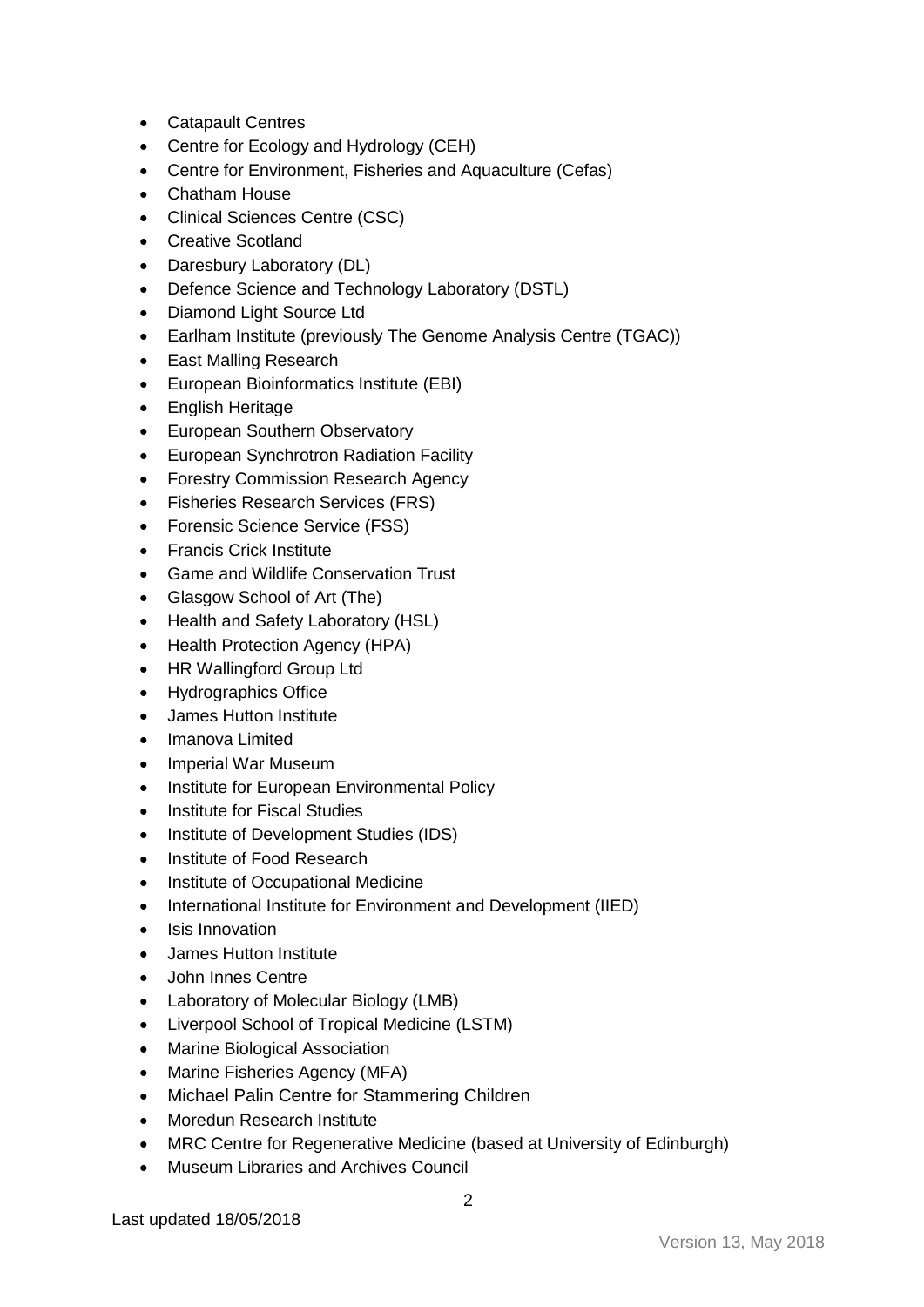- Museum of London Archaeology
- National Archives
- National Centre for Social Research
- National Galleries of Scotland
- National Gallery
- National Institute for Biological Standards and Control (NIBSC)
- National Institute for Health and Care Excellence (NICE), including NICE International
- National Institute of Agricultural Botany
- National Institute of Economic and Social Research
- National Library of Scotland
- National Museum Wales
- National Museums Liverpool
- National Museums of Scotland
- National Oceanography Centre (NOC)
- National Parks
- National Physical Laboratory
- National Police Improvement Agency (NPIA)
- National Portrait Gallery
- Natural History Museum
- Overseas Development Institute (ODI)
- Pharmacy Research UK (PRUK)
- Pirbright Institute (formerly Institute for Animal Health)
- Plymouth Marine Laboratories
- Proudman Oceanographic Laboratory
- Public Health England (PHE)
- RAND Europe Community Interest Company
- Rothamsted Research
- Rowett Institute of Nutrition and Health
- Royal Botanic Garden, Edinburgh
- Royal Botanic Gardens, Kew
- Royal Commission on the Ancient and Historical Monuments of Scotland
- Royal Museums Greenwich (formerly known as the National Maritime Museum)
- Royal Society for the Protection of Birds
- Rutherford Appleton Laboratory (includes Chilbolton) (RAL)
- Science Museum Group (formerly known as the National Museum of Science and Industry)
- Scotland's Rural College (SRUC)
- Scottish Arts Council
- Scottish Association for Marine Science (SAMS)
- Scottish Institute for Research in Economics (SIRE)
- Sir Alister Hardy Foundation for Ocean Sciences
- Sir John Soane's Museum
- Sport England
- Tate Galleries
- Tavistock Institute